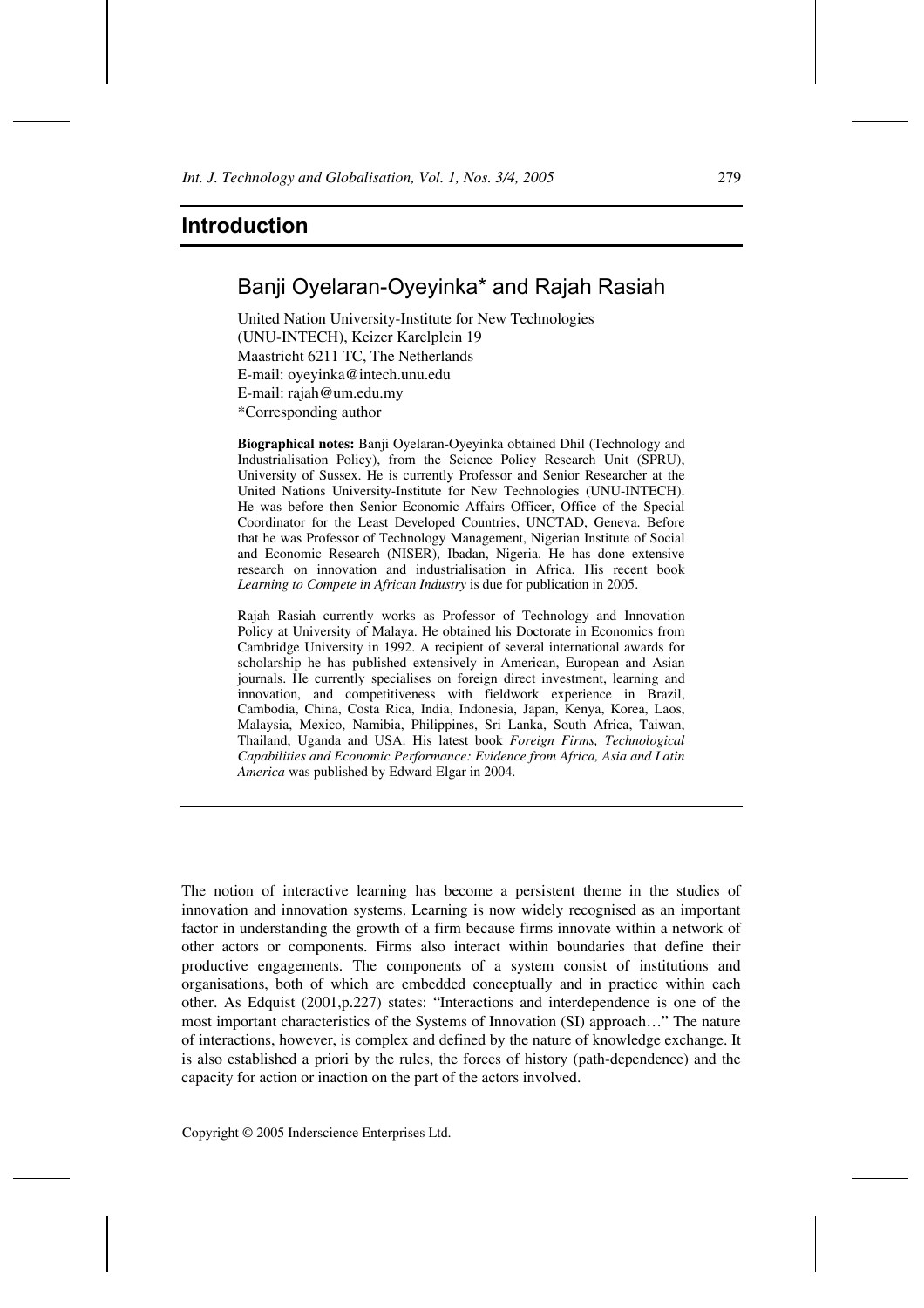### 280 *B. Oyelaran-Oyeyinka and R. Rasiah*

The capability for engaging other actors within systems is an important complementary asset to a firm's internal capabilities in its efforts to gain access to and process a whole range of knowledge external to it. Interactions between organisations and firms take several forms. First, inter-firm flows of knowledge and skills through the movement of skilled staff from one firm to another. These flows include sub-contracting (manufacturing and trade types), joint ventures, franchises and supplier-customer relations. These diverse forms of interaction constitute important channels of flows in advanced and developing economies (Pavitt, 1984; von Hippel, 1988). Second, firm-institution interaction in which public agencies such as technology development centres (of different varieties across countries) and public R&D laboratories are among the most prominent in developing countries. The mandate of these agencies and laboratories, in broad terms, is to assist firms in process and product adaptations and also assist them in gaining comparative advantage through utilising natural resources. In theory, this mode of interaction enables support institutions to provide firms with what otherwise will be expensive information (regarding processes, products and competitors) to attenuate testing and quality control costs, which small firms in particular are unable to internalise. In addition to promoting learning, interactive collaborations contribute to significant measures in building technological capability in firms, (Lundvall, 1988; 1992). In other words, information and knowledge flows involve autonomous firm-level efforts such as technical and managerial training, hiring of local and foreign consultants and deepening relationships with clients, machinery suppliers and raw materials suppliers. These different channels of knowledge flows, when properly organised, constitute important learning avenues for firms. In sum a poorly developed SI may result from a situation of little learning, ineffective learning and complete absence of learning when there is lack of dynamic complementarities (Malerba, 1992).

In spite of the considerable work done in understanding interactive learning, much of the studies are devoted to understand the conditions of advanced industrial countries. This special issue is devoted to bridging this gap. The papers present original studies from Latin America, Asia and Africa. They contain rich and heterogeneous analyses that encompass a variety of agents such as universities, firms and infrastructure service providers.

The paper by Lall and Pietrobelli employs the concept of National Technology System that builds upon, but differs in important respects, from the concept of National Innovation Systems to explain the poor competitiveness of Sub-Saharan Africa (SSA). The paper explains by employing microeconomic evidence on scientific and technological infrastructure supporting industry in a sample of Sub-Saharan African countries. It concludes that, like several other studies, in spite of liberalisation and openness, weak industrial infrastructure continues to slow progress in the African industry.

For instance, the paper states that the supply of modern skills is inadequate and the physical infrastructure is weak and often deteriorating. This paper calls attention to these often neglected aspects of dynamic technology systems that are taken for granted in more advanced economies.

Part of the reason for the slow progress of the African industry is that industrialisation is a relatively recent process in the region, but then the strengthening of the national technology system is a long and costly process. It entails the gradual building of institutions, changing of attitudes, creating new links and networks and, inevitably,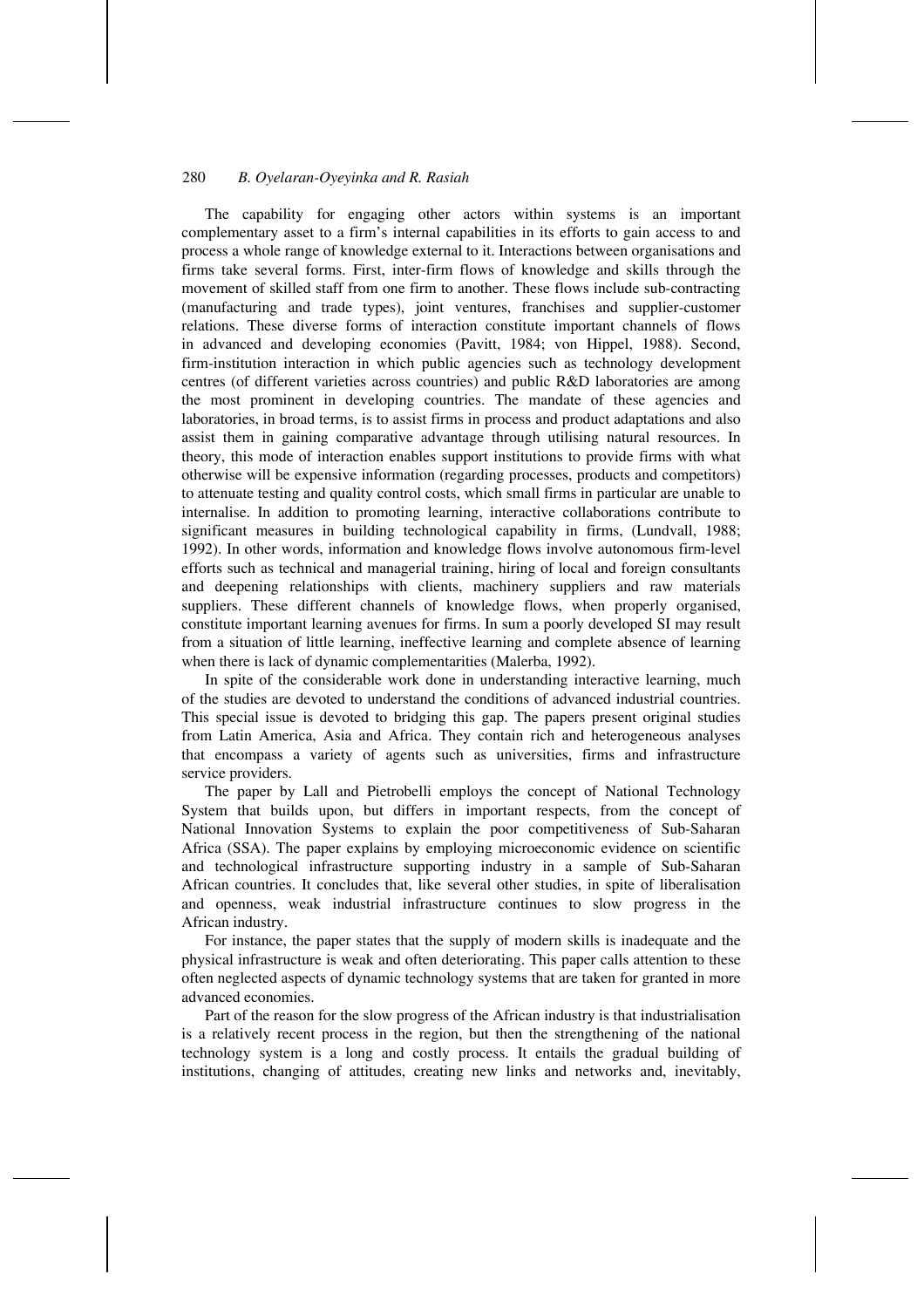having substantial resources over a lengthy period. Technology systems thrive in a conducive social, political and economic setting in which enterprises, governments and institutions plan and implement long-term strategies.

The authors suggest principles for policy, namely, technology strategy formulation and coordinating and planning the technology system. Technology strategy formulation in the region is not grounded in the kind of institutional mechanism found in dynamic Asian developing countries.

The second principle is that African countries develop more robust coordinating and planning of the technology system because the national system is highly fragmented in African countries. Fragmentation means that partial objectives are pursued without reference to national goals because of the atomistic behaviour of the actors.

The second paper by Figuereido *et al.* provides detailed empirical evidence on the globalisation of innovative activities and the role of technological infrastructure in the context of a large industrialising economy. It draws upon primary data from 11 research and technological institutes. An important contribution of the paper is the systematic study of two components of the innovation system, which are infrastructure and services in a large developing country. The following are the key findings:

- Brazil, as a typical late-industrialising country, still has some structural problems such as a certain lack of convergence in terms of public policy. However, huge efforts have been made to foster a more dynamic performance particularly in terms of human resources development and in the search for more stable funding and regulatory laws such as the Informatics Law.
- The globalisation of innovative capabilities has meant far deeper involvement of multinationals with R&D activities by their own or in conjunction with local technological infrastructures such as national research and technological institutes. This has been brought about for the following reasons:
	- a the diversity of the local and regional markets requiring specific products
	- b the practice of multinationals in providing technical support for local commercial operations.

However, the Brazilian technological infrastructure (especially R&D institutes) has played a complementary but substantial role in the dissemination of their R&D activities locally.

- At another level, globalisation has redefined the nature of interaction with local universities and research centres. Their researchers foster greater involvement with actors external to the country. For instance previously under-utilised, highly qualified human resources are being engaged through the use of incentives and subsidies offered by the Brazilian government (such as the tax reduction through the Informatics Law). This has stimulated multinationals R&D partnerships in Brazil. The successful institutes have been able to interact fruitfully with the technological infrastructure and generate demand not only for human resource management but also for joint research with local institutions.
- Contrary to conventional wisdom, empirical data in this study indicate that local public and private research and technological institutes have strengthened and consolidated their linkages with firms including multinationals and other components of the technological infrastructure.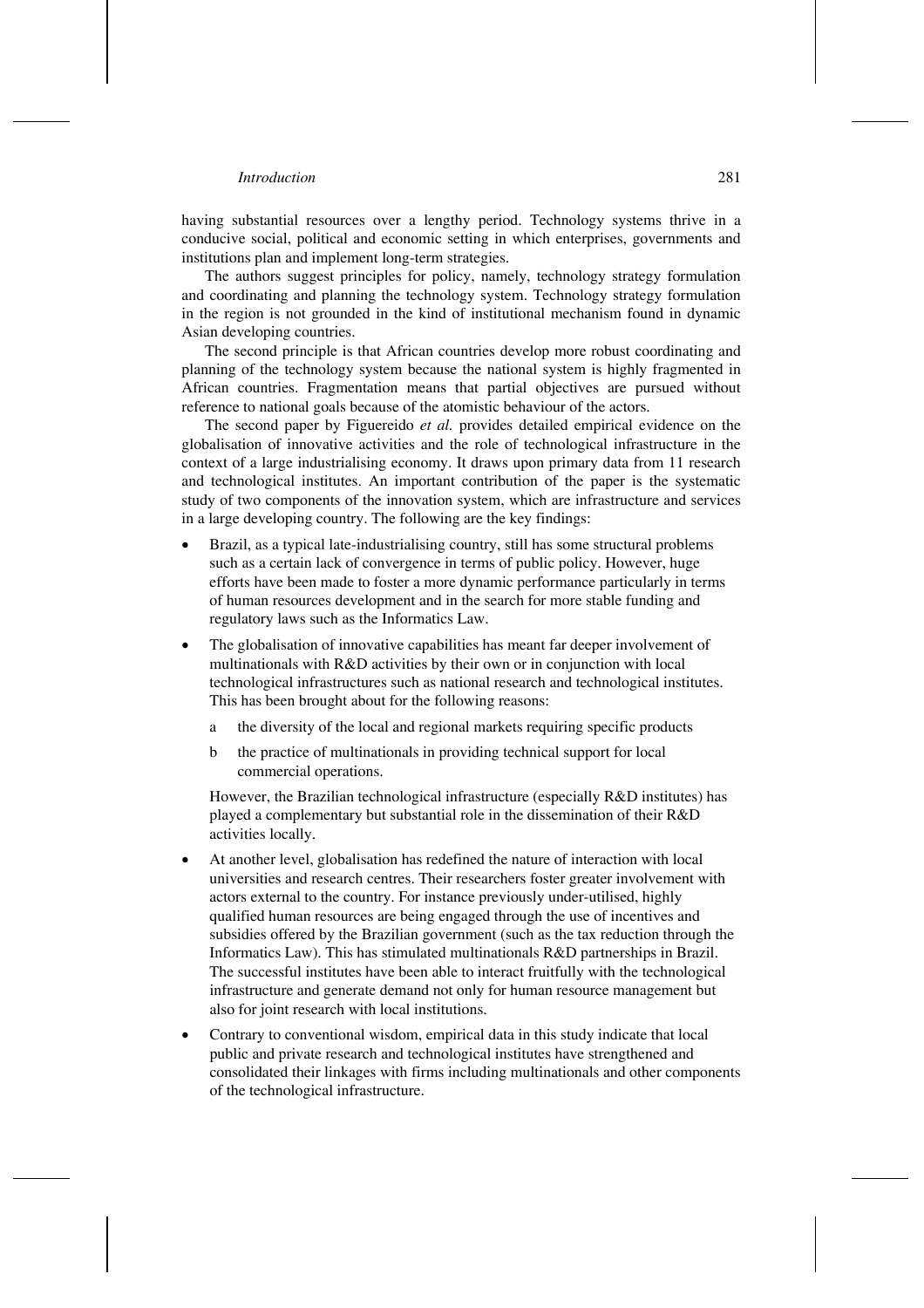### 282 *B. Oyelaran-Oyeyinka and R. Rasiah*

This study makes a methodological contribution by applying a novel framework to the issues of globalisation of innovative capabilities and the role of technological infrastructure, which are represented here by research and technological institutes. The application of this framework to study other industrial context settings may contribute in deepening the understanding of the process of technological development not only in Brazil but also in other industrialising contexts.

The paper by Rajah Rasiah develops further the technological capabilities framework for studying the differences in technological intensities between foreign and local auto parts, electronics and textile and garment firms in Indonesia. The study concludes that foreign firms enjoy higher export incidence, process technology and R&D intensities than local firms in all three industries. The econometric results show a strong relationship between export-incidence and overall technological, Human Resources (HR) and process technology intensities. Foreign ownership was not only statistically significant. Its coefficient positive in the overall sample of the HR regression, except for export-incidence, was also higher in the foreign firms' sample.

Rasiah's paper shows that in spite of the financial and political crisis that may have created technological asymmetries by ownership, foreign firms generally enjoy higher technological capabilities. These results show strong potential for local firms – either through supplier relations, demonstration effect or transfer of tacit knowledge embodied in human capital – to benefit from the operations of foreign firms. Foreign firms' exposure to export markets also offers strong potential for the development of external market and domestic backward linkages for local firms. The sequencing of government focus in attracting FDI and stimulating learning and innovation must account for the fact that export-manufacturing firms develop at the bottom of the technology ladder where firms are embedded in weak National Innovation Systems (NIS). Foreign firms act as an important vehicle to penetrate export markets and to relocate production knowledge.

The paper recommends that the Indonesian government will have to harness foreign-local firm synergies by creating and strengthening institutions and systemic links. Doing so will stimulate learning and upgrading in the three industries. This is a considerable challenge given the weak macroeconomic situation that has prevailed following the financial and political crisis of 1997–1998.

The paper by Eric and Wood examines innovation in different segments of South Africa's wine industry and the extent to which it is being effectively supported by networking and knowledge exchange. They argue that it was ill-prepared for the highly competitive, brand-conscious consumer markets it encountered on re-entry into international markets. The wine marketing expertise was concentrated among small independent wine producers and a few large wholesalers. Most producers have significantly improved quality and product ranges, but they are weak in the area of marketing.

The South African wine industry has undergone significant changes over the past decade. This success has been most evident in the production of bottled wines and in the substantial increase in export volumes, albeit from a low base. By comparison with other New World producers, growth in export value has been less than impressive. South African producers have had limited success in the export of quality wines.

The authors suggest that the most critical constraint on performance on the industry is not in the technical or research areas, not in production or in winemaking, but in marketing. The marketing constraint is being alleviated by the following: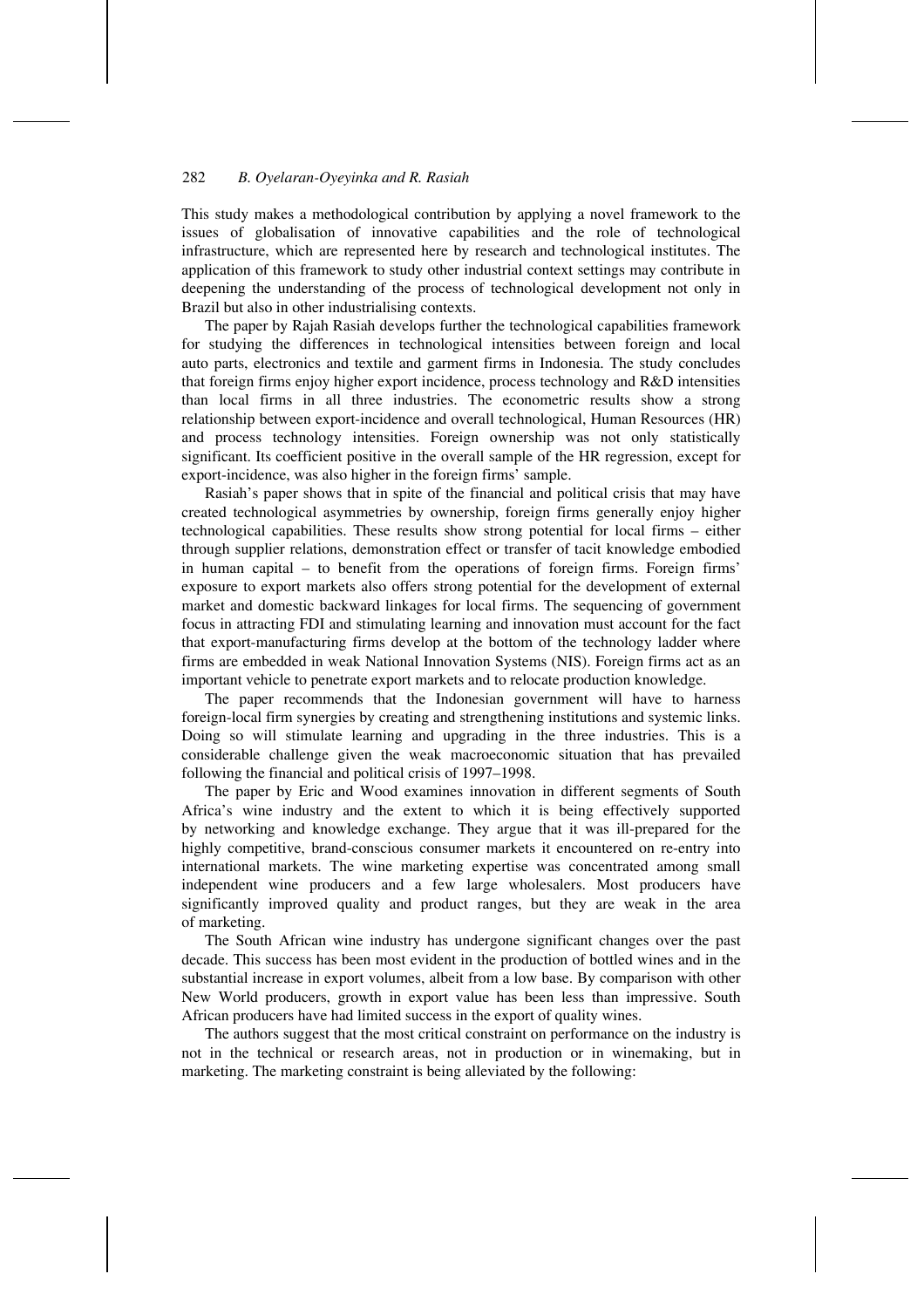- through the growing capacities of WOSA, an effective organisation which has gained considerable legitimacy across the industry
- the rise of new brand-focused wine wholesalers that have developed close relations with a number of producers
- growing networking and sharing of knowledge of export markets between some local producers at least.

However, the impact of these developments has been uneven. As a group cooperatives obviously lack marketing expertise. The cooperatives in our sample have achieved limited success with brand development as well as in their marketing partnerships.

The authors conclude that strengthening the South African wine brand lies with an increase in the number and strength of top South African wine brands. It will, for instance, require the development of international brand management expertise among wholesalers and cooperatives. There appears to be considerable scope for investment in improving marketing capacities and training in marketing of wine producers. Attention certainly needs to be given to technical support and technological research, particularly in the extent of these activities. Gains from any further advancement of technological and innovation capacities in the industry, however, will depend critically on accompanying changes in marketing capacities.

Oyelaran-Oyeyinka's paper examines the dynamics of inter-firm collaboration of two Small and Medium Enterprise (SME) footwear clusters in southeastern Nigeria in response to local and global competition. The two clusters specialise in footwear production but are structurally distinct. The paper posits that the clusters' different structural attributes and internal technological capabilities will lead to differential responses to external pressures.

Three factors tend to explain the sustained response of the footwear clusters in the face of fluctuating aggregate economic conditions brought about by the economic reforms that started in the mid-1980s. First, the clusters have deep roots in historical craft production and are strongly embedded in the social milieu producing in the early stages for the low-end local consumers. They are gradually moving into markets beyond the southeast of Nigeria. The trigger provided by the economic structural adjustment seems to have stimulated the break more forcefully into the regional market with relatively better quality products. Second, changed cost conditions, while contributing to higher product cost, locally favoured exports. The third factor relates to the incidence of a predominant homogeneous ethnic group that has encouraged the sustenance of a pooled skill market with which knowledge has been kept within specialised geographic clusters.

The central question the paper asks is whether and how firms in clusters *learn to collaborate* when confronted with competitive pressures from within and outside the geographic boundaries of the clusters. Collaboration among enterprises has grown over time induced in the main by competitive forces. However, these are largely informal but relatively stable ties. The paper found that performance correlated with the measures of performance such as net profit and production output.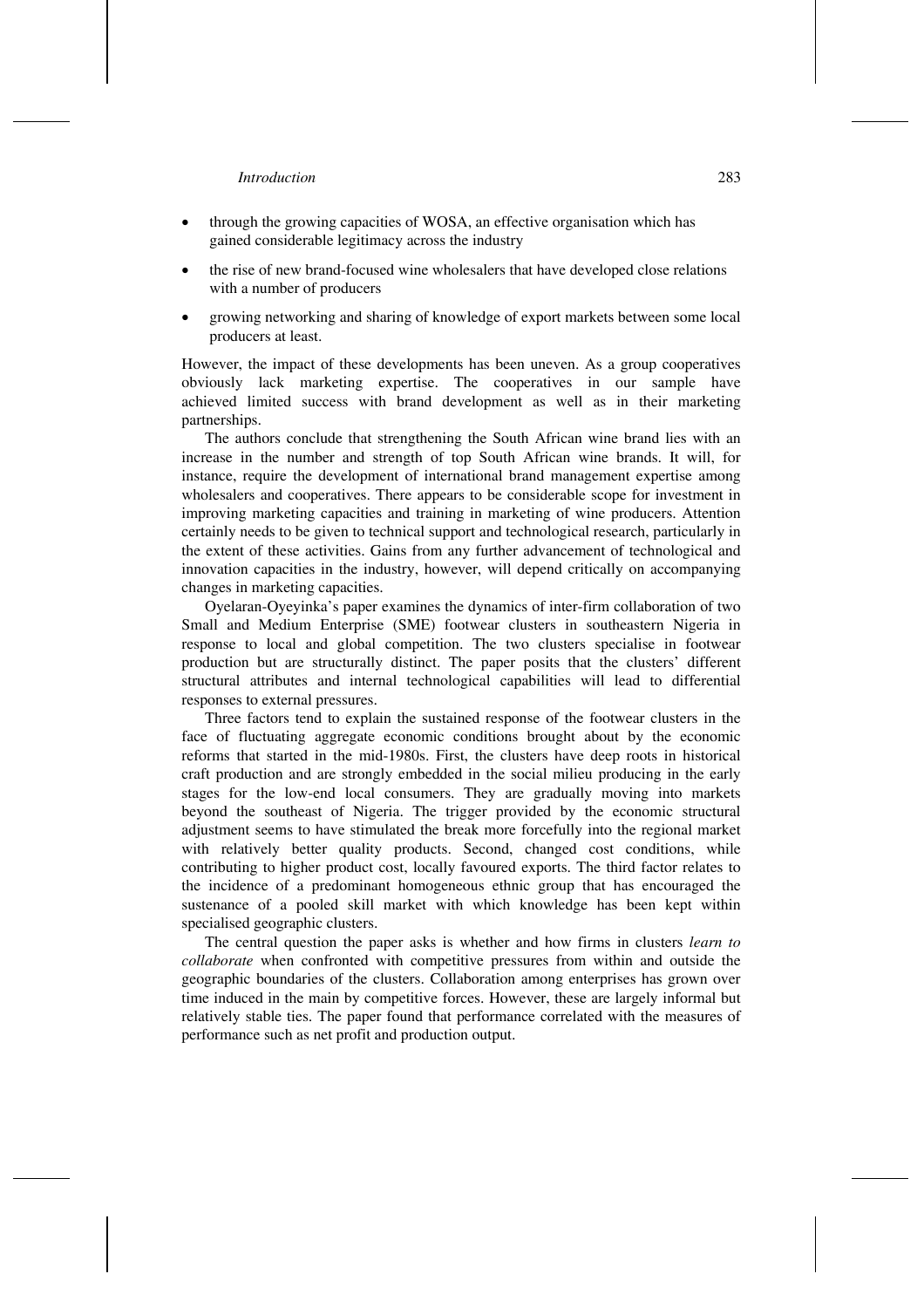### 284 *B. Oyelaran-Oyeyinka and R. Rasiah*

In the last paper, Rajah Rasiah and Yeo Lin argue that the simultaneous influence of markets, government and trust was critical in driving learning and innovation in Taiwan's information hardware industry. Instead of the focus on just markets or government in past works, the authors provide a powerful case in this paper to make the point that all three modes of governance interacted simultaneously to synergise each others role in the development of the information hardware industry in Taiwan.

Using empirical evidence from a careful scrutiny of the learning processes that were begun originally from the operations of local small firms and large multinationals and subsequently government instruments to stimulate innovation activities (especially R&D-based and the shift to designing and original brand name activities), the paper builds a dynamic picture of the catalysts that helped Taiwanese firms negotiate the daunting currents of competition to participate in high volume low margin contract manufacturing, global service provision, original design manufacturing and original brand manufacturing.

The paper argues that the neo-classical image of Taiwan as an island of thousands of small firms entering and exiting markets on the basis of relative price changes is inaccurate. Government policy to create and coordinate institutional support, and trust-loyalty to reduce market and government failures were important in driving learning and innovation in firms. In fact, rapid technical change and increased differentiation and division of labour in IH value chains drove firms to eventually specialise horizontally. Increased specialisation was met with increasing rather than reducing size distribution of firms in Taiwan especially after 1997.

Three major reasons are advanced to explain the rise in the size of IH firms in Taiwan, which began in the late 1980s but increased strongly after 1997:

- 1 The increasing demand for quality and reliability shifted contract manufacturing to larger OEM producers who were able to upgrade and undertake horizontal integration.
- 2 Rising production costs domestically and the emergence of low cost sites abroad (especially China) forced Taiwanese firms to shift operations to higher value added activities that included new product development.
- 3 Rising production costs pushed some firms into OBM activities, which *inter alia* required heavy investment into brand and image building, and opening of distribution and customer support outlets abroad.

The conclusions of the paper send a strong message to evolutionary economists to consider adding trust (social capital) as a major pillar in strengthening learning and innovation in firms and regions.

## **References**

- Edquist, C. (2001) 'Innovation policy a systemic approach', in D. Archibugi and B-A. Lundvall (Eds.) *The Globalizing Learning Economy*, Oxford: Oxford University Press.
- Von Hippel, E. (1988) *The Sources of Innovation*, Oxford: Oxford University Press.
- Lundvall, B.A. (1988) 'Innovation as an interactive process: from user-producer interaction to the national system of innovation', in G. Dosi, C. Freeman, R. Nelson, G. Silverberg and L. Soete (Eds.) *Technical Change and Economic Theory*, London and New York: Pinter Publishers, pp.349–369.